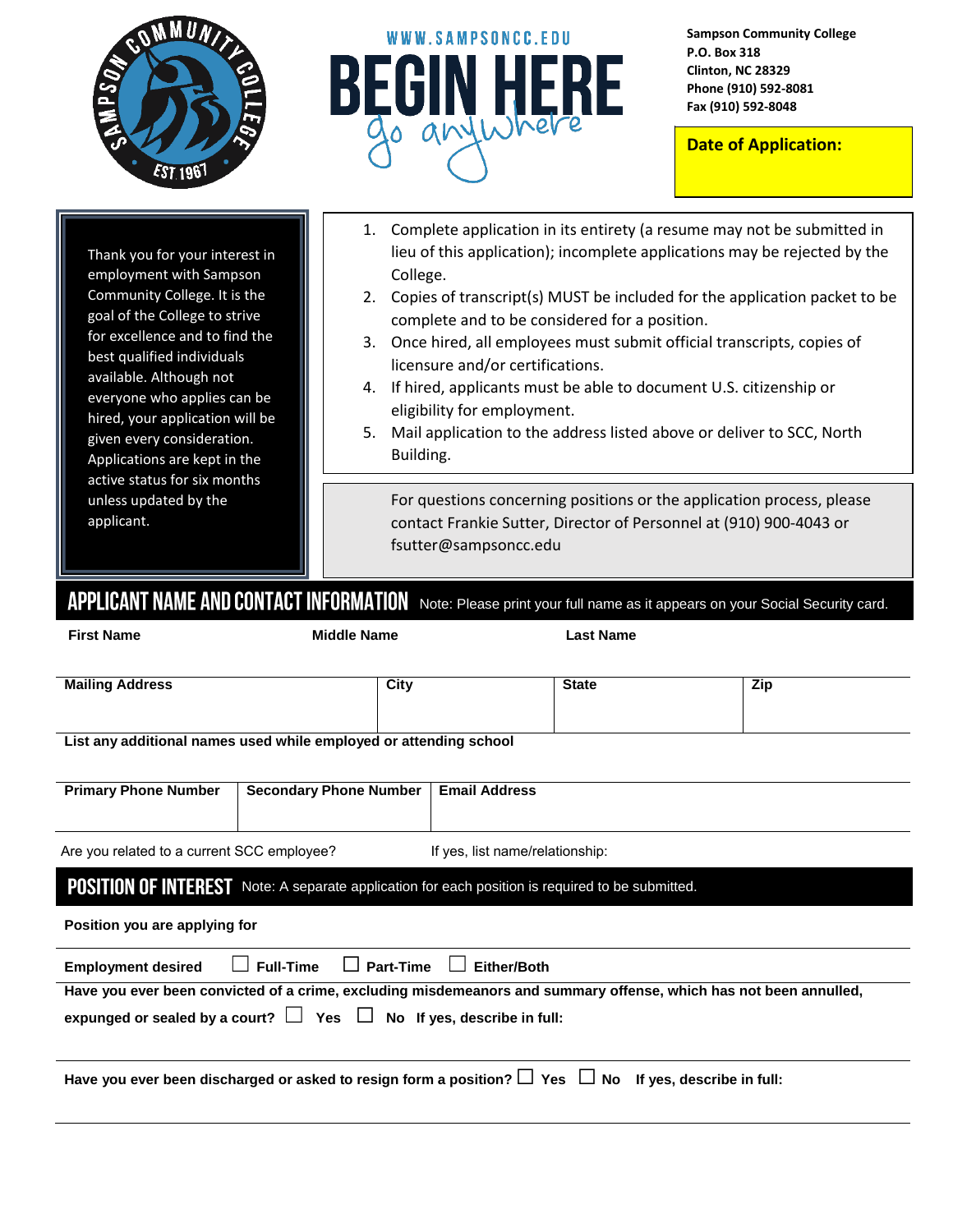|                                        | <b>EDUCATION</b> Note: Copies of transcript(s) MUST be included to be considered for a position. |                                        |                       |                   |                                    |
|----------------------------------------|--------------------------------------------------------------------------------------------------|----------------------------------------|-----------------------|-------------------|------------------------------------|
|                                        | <b>Name &amp; Location</b><br>of School                                                          | <b>Type of Degree</b>                  | <b>Years Attended</b> | Did you graduate? | Major or Course of<br><b>Study</b> |
| <b>High School</b>                     |                                                                                                  | Diploma                                | From:                 |                   |                                    |
|                                        |                                                                                                  | $\overline{\phantom{a}}$<br><b>GED</b> | To:                   |                   |                                    |
| Technical, Junior,<br>or Community     |                                                                                                  | <b>Certificate</b><br>$\Box$           | From:                 |                   |                                    |
| College                                |                                                                                                  | Diploma<br>$\Box$                      | To:                   |                   |                                    |
|                                        |                                                                                                  | <b>AA Degree</b>                       |                       |                   |                                    |
|                                        |                                                                                                  | <b>AAS Degree</b>                      |                       |                   |                                    |
| <b>College or</b><br><b>University</b> |                                                                                                  | BA, AB<br>ш                            | From:                 |                   |                                    |
|                                        |                                                                                                  | $\mathcal{L}$<br><b>BS</b>             | To:                   |                   |                                    |
|                                        |                                                                                                  |                                        |                       |                   |                                    |
| <b>Graduate School</b>                 |                                                                                                  | $\Box$<br><b>MA</b>                    | From:                 |                   |                                    |
|                                        |                                                                                                  | $\Box$<br><b>MS</b>                    | To:                   |                   |                                    |
|                                        |                                                                                                  | $\Box$<br><b>MEd</b>                   |                       |                   |                                    |
|                                        |                                                                                                  | <b>Doctorate</b>                       |                       |                   |                                    |
|                                        |                                                                                                  |                                        |                       |                   |                                    |
| Other                                  |                                                                                                  | $\blacksquare$                         | From:                 |                   |                                    |
|                                        |                                                                                                  |                                        | To:                   |                   |                                    |

| <b>EMPLOYMENT HISTORY</b>    |                            |                              |                                     |                |
|------------------------------|----------------------------|------------------------------|-------------------------------------|----------------|
| <b>Employer Name (1)</b>     | <b>Job Title</b>           | <b>Dates Employed</b><br>To: |                                     |                |
|                              |                            | From:                        |                                     |                |
| <b>Employer Phone Number</b> | <b>Address</b>             | City                         | <b>State</b>                        | Zip            |
| <b>Starting Pay Rate:</b>    | <b>Ending Pay Rate:</b>    | <b>Full-Time:</b>            |                                     |                |
|                              |                            | Years:                       |                                     | <b>Months:</b> |
|                              |                            | Part-Time:                   |                                     |                |
| <b>Name of Supervisor</b>    | <b>Title of Supervisor</b> | Years:                       |                                     | Months:        |
|                              |                            | week:                        | If part time, # of hours worked per |                |

**Job Description**

| <b>Reason for Leaving</b> |     | May we contact your previous<br>employer for references? |
|---------------------------|-----|----------------------------------------------------------|
|                           | Yes | <b>No</b>                                                |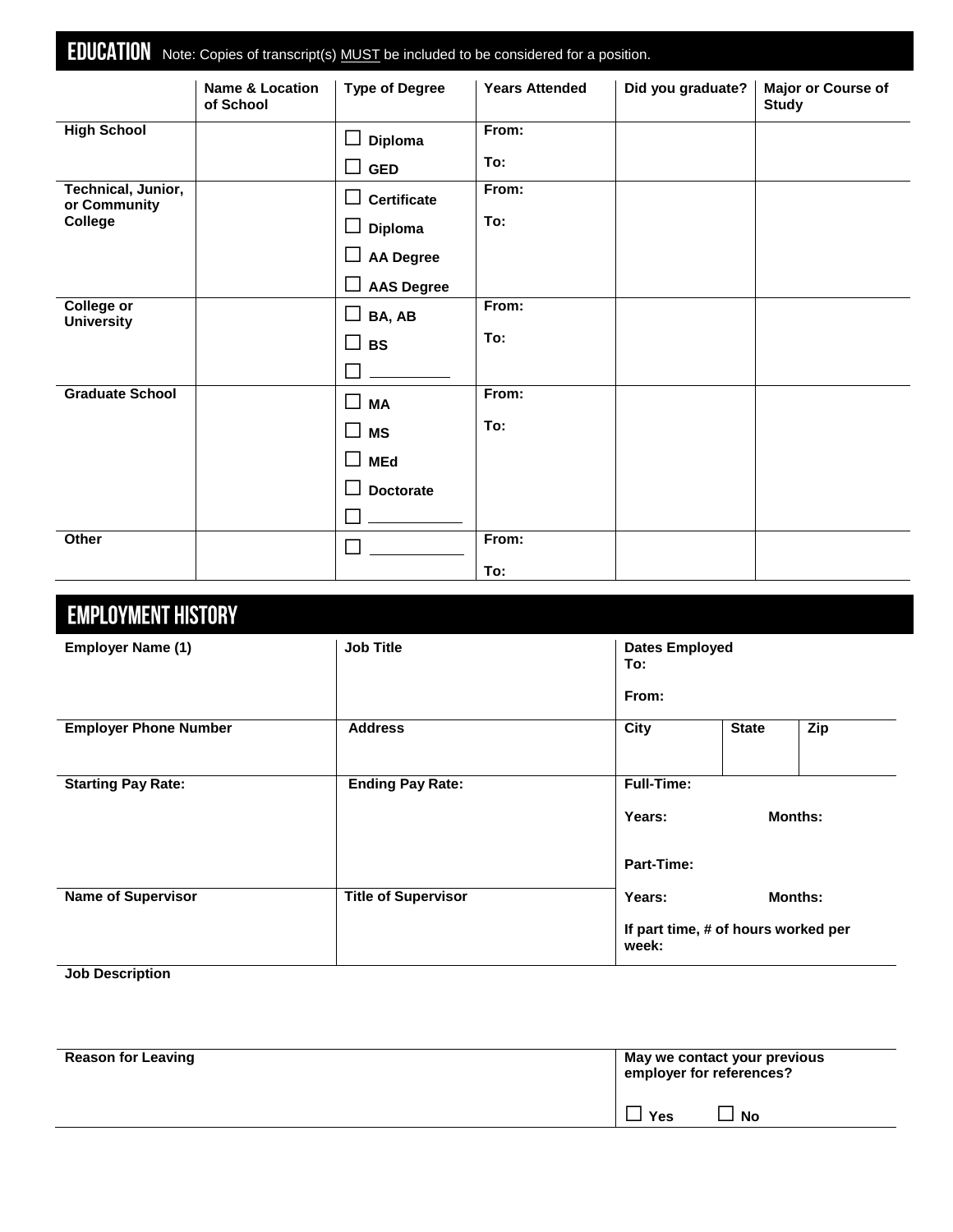| <b>Employer Name (2)</b>     | <b>Job Title</b>           | To:                                          | <b>Dates Employed</b> |     |  |  |
|------------------------------|----------------------------|----------------------------------------------|-----------------------|-----|--|--|
|                              |                            | From:                                        |                       |     |  |  |
| <b>Employer Phone Number</b> | <b>Address</b>             | City                                         | <b>State</b>          | Zip |  |  |
| <b>Starting Pay Rate:</b>    | <b>Ending Pay Rate:</b>    | <b>Full-Time:</b>                            |                       |     |  |  |
|                              |                            | Years:                                       | <b>Months:</b>        |     |  |  |
|                              |                            | Part-Time:                                   |                       |     |  |  |
| <b>Name of Supervisor</b>    | <b>Title of Supervisor</b> | Years:                                       | <b>Months:</b>        |     |  |  |
|                              |                            | If part time, # of hours worked per<br>week: |                       |     |  |  |

#### **Job Description**

| <b>Reason for Leaving</b> | May we contact your previous<br>employer for references? |     |
|---------------------------|----------------------------------------------------------|-----|
|                           | Yes                                                      | No. |

| <b>Employer Name (3)</b>     | <b>Job Title</b>           | <b>Dates Employed</b><br>To:                 |              |                |
|------------------------------|----------------------------|----------------------------------------------|--------------|----------------|
|                              |                            | From:                                        |              |                |
| <b>Employer Phone Number</b> | <b>Address</b>             | City                                         | <b>State</b> | Zip            |
| <b>Starting Pay Rate:</b>    | <b>Ending Pay Rate:</b>    | <b>Full-Time:</b><br>Years:                  |              | <b>Months:</b> |
| <b>Name of Supervisor</b>    | <b>Title of Supervisor</b> | Part-Time:<br>Years:                         |              | <b>Months:</b> |
|                              |                            | If part time, # of hours worked per<br>week: |              |                |

**Job Description**

| <b>Reason for Leaving</b> | May we contact your previous<br>employer for references? |           |
|---------------------------|----------------------------------------------------------|-----------|
|                           | Yes                                                      | <b>No</b> |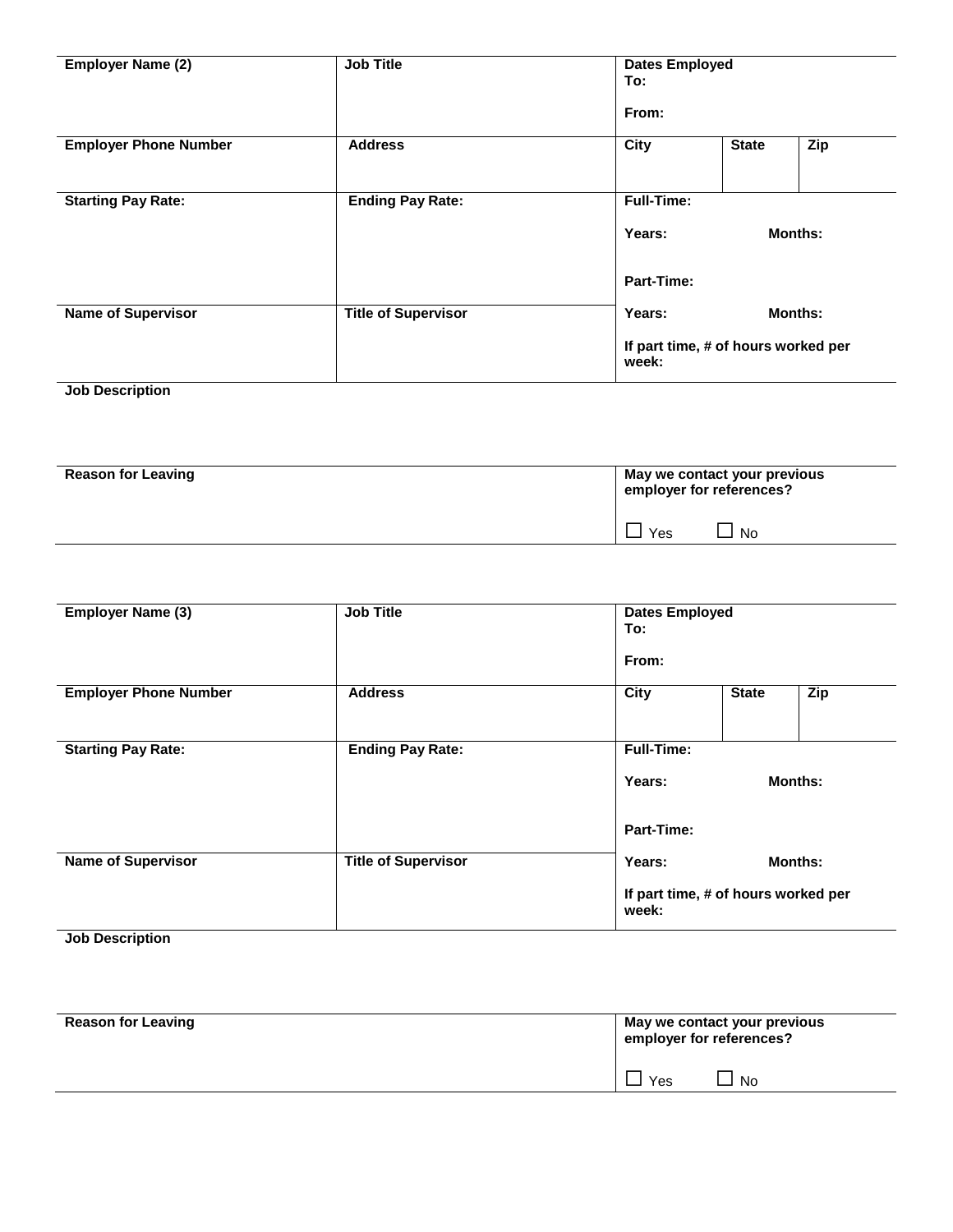| <b>REFERENCES</b> |                             |                      |         |  |  |  |  |  |
|-------------------|-----------------------------|----------------------|---------|--|--|--|--|--|
| <b>Name</b>       | <b>Primary Phone Number</b> | <b>Email Address</b> | Company |  |  |  |  |  |
|                   |                             |                      |         |  |  |  |  |  |
|                   |                             |                      |         |  |  |  |  |  |
|                   |                             |                      |         |  |  |  |  |  |
|                   |                             |                      |         |  |  |  |  |  |
|                   |                             |                      |         |  |  |  |  |  |

### **EDUCATION PHILOSOPHY STATEMENT**

Education is our mission. Sampson Community College expects high standards from both faculty and staff in oral and written communications. Please write a brief statement stating why you desire employment in the position applied for and why you would be successful in this position.

# STATEMENT OF SELECTIVE SERVICE REGISTRATION COMPLIANCE

**Please select one of the following statements:** 

|  |  |  | $\Box$ I certify that I am not required to be registered with the Selective Service because: |
|--|--|--|----------------------------------------------------------------------------------------------|
|--|--|--|----------------------------------------------------------------------------------------------|

- $\Box$  I am a female.
- ☐ I am in the armed services on active duty (Note: Members of the Reserves and National Guard not on full-time active duty must register.

 $\Box$  I am under the age of 18.

 $\Box$  I was born before 1960.

- $\Box$  I am a permanent resident of the Trust Territory of the Pacific Islands or the Northern Mariana Islands.
- $\Box$  I certify that I am registered with the Selective Service.
- ☐ By selecting this box I **agree** that all information in the above text is true and correct under penalty of law.

☐ By selecting this box I **disagree** that all of the information in the above text is true and correct under penalty of law.

My typed name below certifies the above selected agreement for validity of information and acts as my digital signature.

Typed Name: Date Communication of the Communication of the Date Date